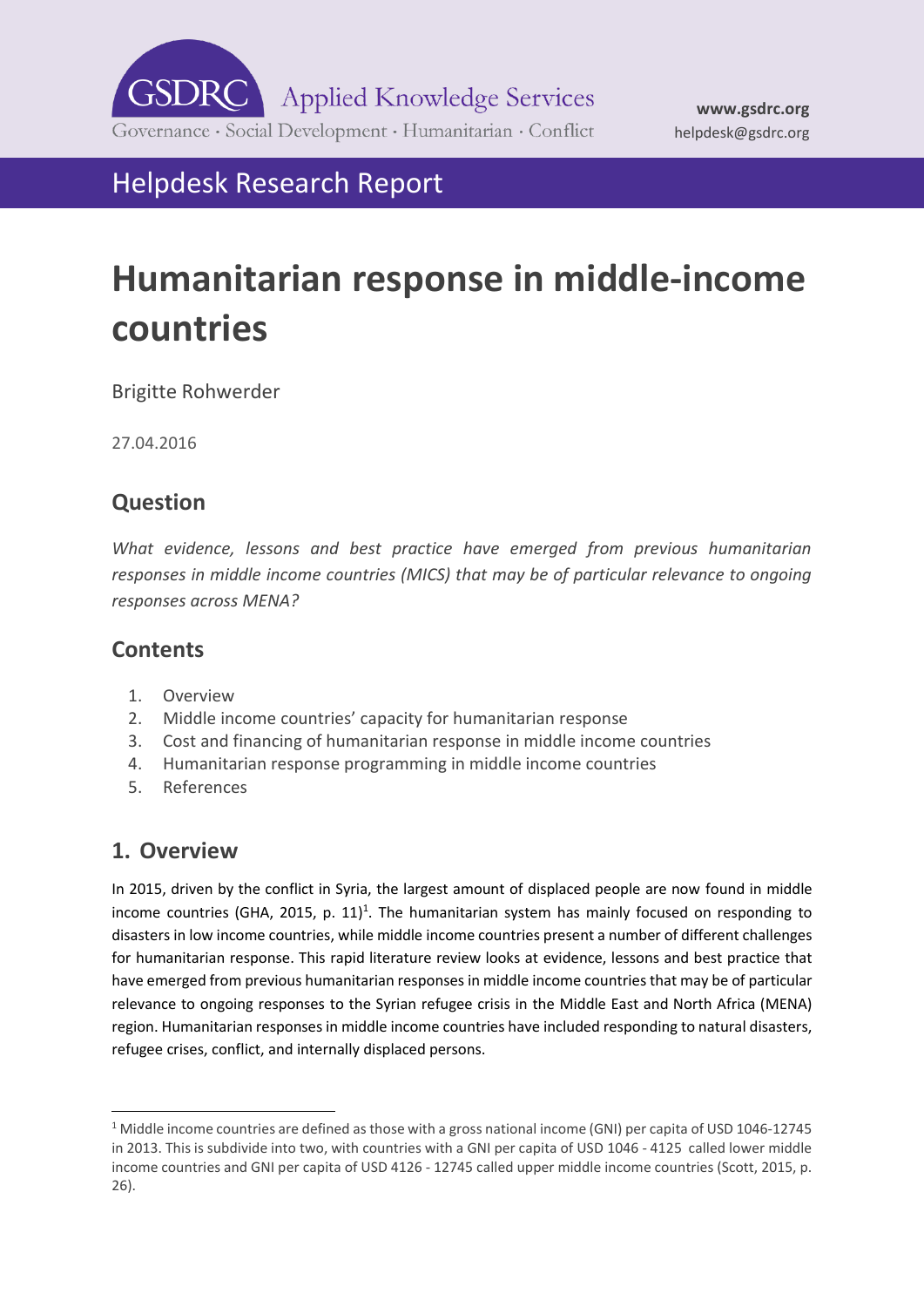The literature uncovered by this rapid review indicates that there is very little evidence available about the way in which humanitarian response is carried out in middle income countries in comparison to low income contexts (or an amalgamation of the two). Where there have been evaluations of humanitarian response in middle income countries, they have not really focused on transferable lessons or best practice for similar situations. The majority of available literature is grey literature from humanitarian organisations, some of it focusing on the humanitarian sector more generally, and some focusing on specific responses. A number of independent evaluations were carried out but many evaluations are internal. Some of the literature focuses on emerging lessons from the current response to the Syrian refugee crisis. The literature considered in this review was largely gender-blind.

Evidence, best practice and lessons emerging from the available literature for humanitarian response in middle income countries include:

- Middle income countries generally have **national capacity to lead the humanitarian response**, and international humanitarian efforts should collaborate with these national systems and be carried out in partnership with the national government and civil society organisations. However, progress still needs to be made as international actors sometimes struggle to partner effectively with national organisations and have ended up setting up parallel systems.
- Responding to humanitarian crisis in middle income countries has a **higher financial cost** as they are more expensive locations than many low income contexts.
- The **current humanitarian financing system does not provide enough support for middle income countries** and the funds available to them are ill-suited to crisis response. As a result there are calls to make financing for refugees in middle income countries eligible for grants and concessional loans by reclassifying the eligibility criteria of the World Bank's International Development Association (IDA) to follow the people in need and not the income levels per capita of the countries, for instance.
- In middle income countries, the needs of those affected by crisis often intersect with the needs of other vulnerable communities. As a result, **humanitarian response in middle income countries should work together with development efforts**. This will involve responding to the needs of refugees/affected populations and host communities and supporting existing services.
- **Cash-based assistance may be more appropriate** than in-kind assistance, especially in highly monetised economies. In some crises in middle income countries, cash transfer distributions have been linked to existing social protection systems.
- The **private sector could be supported to be more involved** in humanitarian response in order to take advantage of private capital for humanitarian response and potentially help make humanitarian response quicker, bigger and more effective.
- **Previous experience suggests avoiding camp based solutions and proactively reaching out to urban** refugees.
- Planning and assessment should be flexible and quick to ensure activities remain relevant.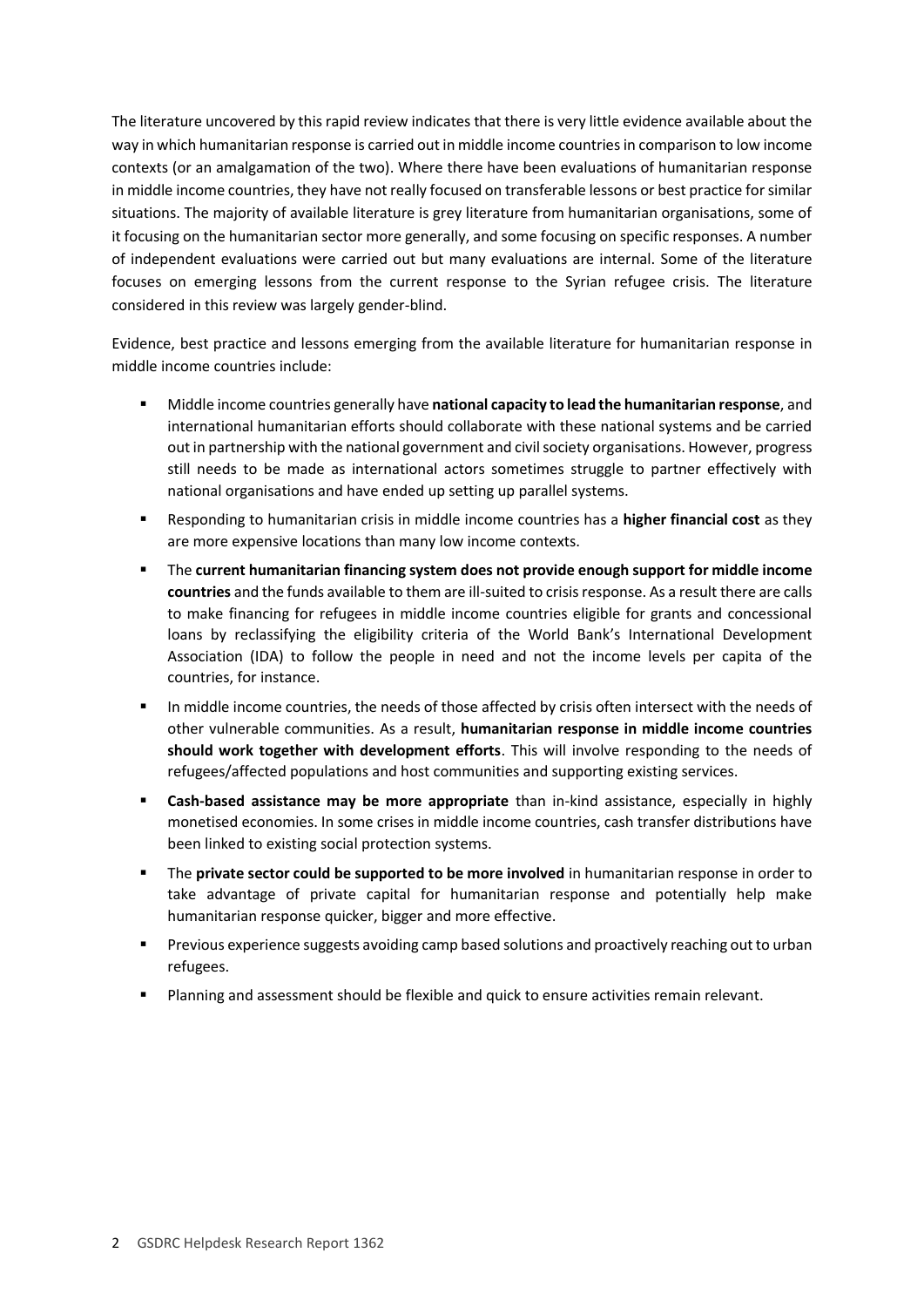# <span id="page-2-0"></span>**2. Middle income countries' capacity for humanitarian response**

### **Some middle income countries have good capacity to respond to crises<sup>2</sup>**

Middle income countries tend to have greater national capacities to respond to humanitarian crises than low income countries and can provide more domestic contributions to crisis response (GHA, 2015, p. 46). The Turkish government leads the management and financing of the Syrian refugee response in the country, for example (GHA, 2015, p. 38). It has been spending considerable sums of money hosting them (USD 1.6 billion in 2013) and as a result the amount of international humanitarian assistance required is much less than it would otherwise have been (in 2013 it received the equivalent to 12 per cent of its domestic contribution) (GHA, 2015, p. 38-39).

Mexico, for instance, has invested at least USD 3.3 billion in disaster response as part of a comprehensive disaster-management approach (GHA, 2015, p. 46). As a result it has required very little international assistance (GHA, 2015, p. 48). In addition it has set up other financing mechanisms to protect against and respond to disaster loss, including additional funding from national budget surpluses from oil revenues; insurance schemes; and reconstructions funds for co-financing (GHA, 2015, p. 48).

As a result of the improvement in middle income countries' capacity to deal with emergencies, the European Commission (2015, p. 7) suggests their increasing role in responding to crisis in their countries needs to be recognised more clearly in the way international responses are designed, coordinated and implemented.

### **Models of humanitarian response in middle income countries**

### *Complementary/collaborative model*

In newly emerging middle and low-middle income countries where there is already some capacity and resources for domestic response, and where national and local actors may be unwilling to hand over leadership wholesale to international actors, humanitarian response is typically complementary/collaborative with the national response (Poole, 2015, p. 17; Ramalingam and Mitchell, 2014, p. 30). Here the role of international response 'should be to support, enhance and work alongside these existing domestic response capacities' (Ramalingam and Mitchell, 2014, p. 30). However there are still major tensions among international agencies about relinquishing control of the humanitarian delivery system (Ramalingam and Mitchell, 2014, p. 31). For example, in the Philippines, local and national NGOs were highly critical of international humanitarian agencies for being unwilling to work as equal partners in the response to Typhoon Haiyan in 2013 despite the strong national disaster management capabilities (Ramalingam and Mitchell, 2014, p. 31).

A suggestion from the OECD *Making Humanitarian Fit For The Future* report for how humanitarian response could be adapted for middle income countries is adopting a phased approach: ensuring critical needs are met through parallel actions to the national system in the early stages of a crisis, and evolving into programmes that work increasingly in line with country priorities, and on strengthening and working through country systems, perhaps starting with social protection schemes (Scott, 2015, p. 14).

#### *Consultative model*

-

In established middle income countries, where the national government and civil society typically have sufficient capacity to respond to large-scale disasters but where international humanitarian assistance may

<sup>&</sup>lt;sup>2</sup> See Colombia, Ukraine, Indonesia, and Philippines case studies below for further examples.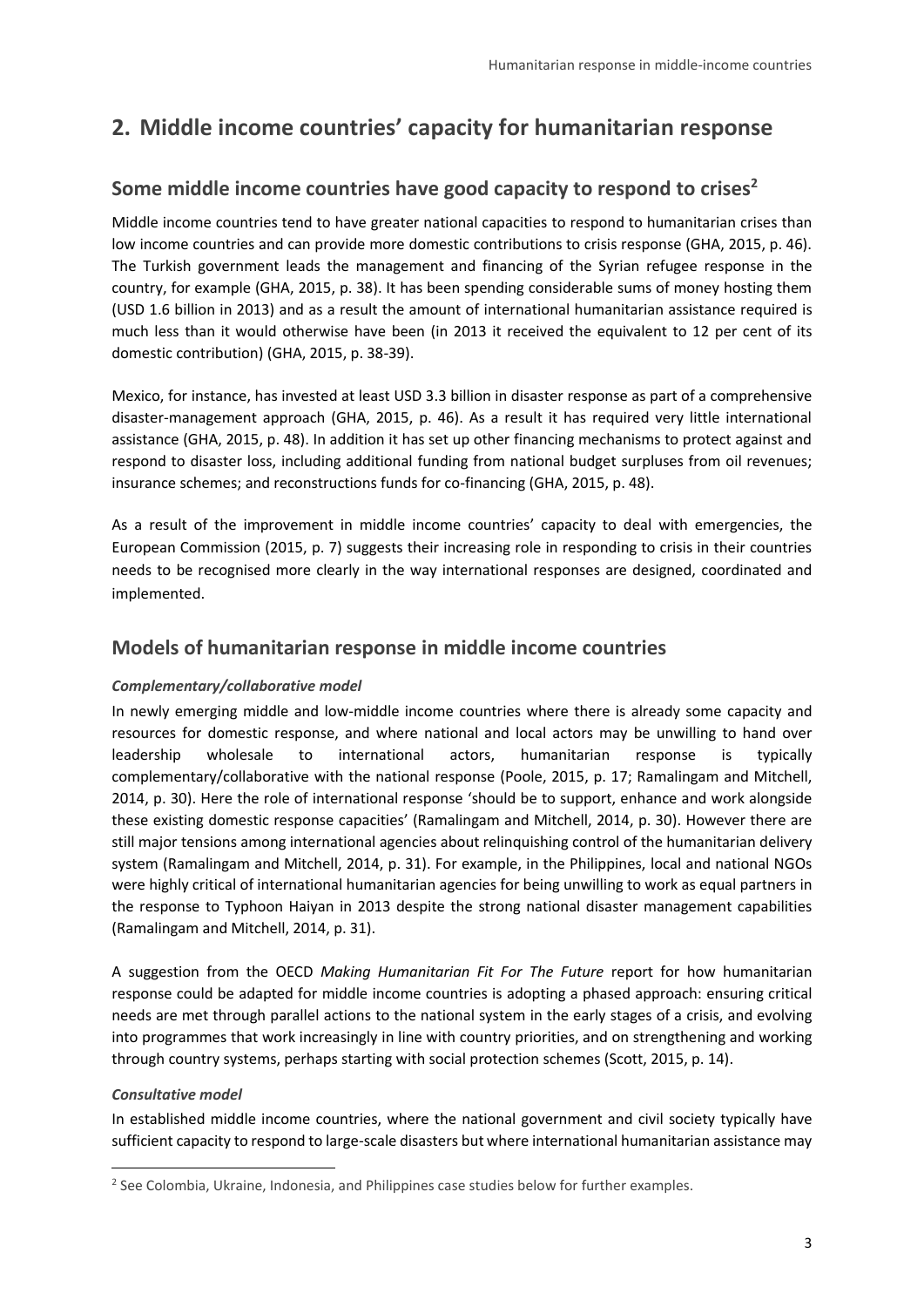be requested to meet specific gaps and niches, humanitarian response is typically consultative (Poole, 2015, p. 17; Ramalingam and Mitchell, 2014, p. 32). In this case, the international responses must be carefully aligned with domestic requests, systems and capacities (Poole, 2015, p. 17).

An evaluation looking at the consultative model suggested that humanitarian organisations should consider factors such as:

- The availability of technology and skilled populations which offers opportunities to build on community-level capabilities and active facilitation of citizen-led responses that can have considerable benefits in the immediate response phase;
- the role of the private sector, which can be important to immediate response and long-term recovery;
- the typical quality standards such as the Sphere Standards which are often not relevant in these contexts and aligning responses closely with domestic accountability structures, social norms and cultural expectations (Ramalingam and Mitchell, 2014, p. 33).

Based on MSF's experience in Syria, Whittall (2014, p. 4) indicates that humanitarian response in middle income countries can be complicated in relation to how they can navigate in a context where an official humanitarian response remains confined by assertions of sovereignty by the state and where the leverage of humanitarian actors – which exists primarily in the form of what services they can offer – is weakened due to the well-established social service delivery capacities of middle income countries. Nevertheless, these well-established systems can be weakened by the crisis and require external support.

# **Role of civil society: potential partners**

Middle income countries often have strong civil societies, active in responding to emergencies. Ukraine, for instance, has a strong and active civil society, and the majority of humanitarian assistance has been provided by host communities, local civil society organisations and national NGOs (Ukraine Humanitarian Country Team, 2015, p. 7). In Colombia, civil society played an important role in substituting for the state when necessary in humanitarian response and holding the government accountable for its actions (Wong, 2008, p. 27). As a result, the scope for partnership with national NGOs and civil society organisations would appear to be considerable in middle-income countries (Crisp et al, 2009, p. 57).

However, UNHCR found that this scope for partnership was not the case in the Iraqi refugee context (Crisp et al, 2009, p. 57). Jordan had a number of charitable foundations, but at the time of the influx they were preoccupied with national development priorities, and initially did not extend their services to the new arrivals from Iraq (Crisp et al, 2009, p. 47). In Syria, the legal framework placed restrictions on national NGO engagement in refugee protection and assistance activities (Crisp et al, 2009, p. 47).

### **Colombia case study**

Colombia is an upper middle income country with a very large internally displaced population (GHA, 2015, p. 62). The country has relatively strong levels of governance and institutional capacity and several specialised institutions have been set up to respond to emergencies caused by conflict or by natural hazards at the national level, such as the Unit for the Attention and Integral Reparation to Victims and the National Unit for Disasters Risk Management (GHA, 2015, p. 62-63). However, its large-scale humanitarian crisis has required international assistance and the conflict has caused corruption and weakened the state in many parts of the country (Wong, 2008, p. 5). The government's response has been criticised for sometimes being inefficient and inadequate in certain parts of the country (Wong, 2008, p. 23). In addition, the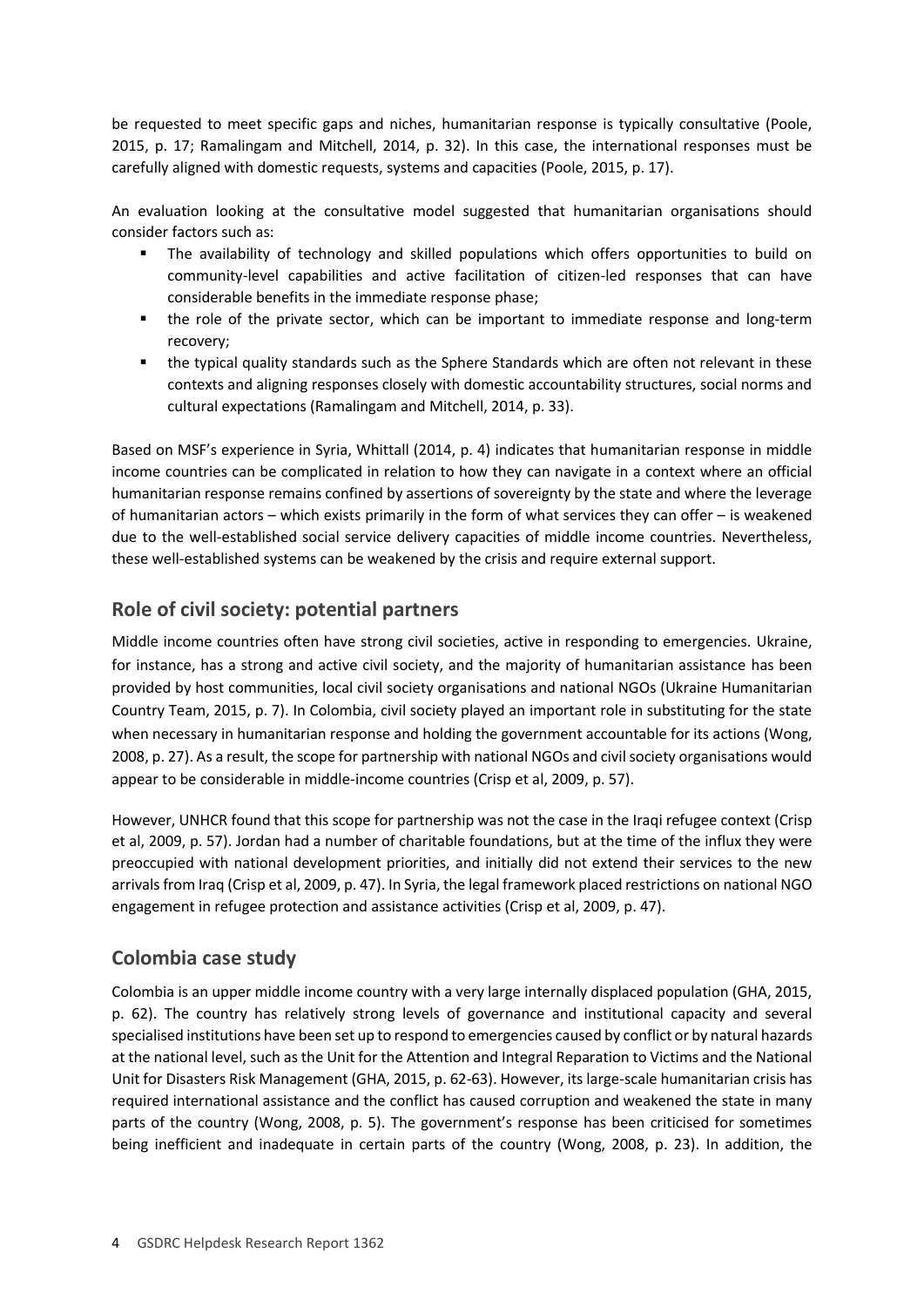government is a party to the conflict which raises questions about how non-state actors can uphold the principle of neutrality while working with it (Wong, 2008, p. 5).

Establishing an effective relationship with the affected state of a middle-income country is challenging as traditional packages of humanitarian assistance that substitute for the government were not applicable in Colombia because it has both the operational central institutions and resources to deliver assistance (Wong, 2008, p. 19). In addition to the need to respond to the magnitude of the IDP problem in Colombia, Wong (Wong, 2008) suggests that the fact that the government is a party to the conflict required the presence of independent and neutral humanitarian actors. As a result the international community mainly responded from a human rights and advocacy angle (Wong, 2008, p. 19). This was independently assessed to be important not only in service provision, but also in providing a monitoring function and to promote greater levels of protection for the affected population (Wong, 2008, p. 19). However, the human rights focus sometimes strained the relationship between government and international actors and detracted attention from addressing the underlying issues that contributed to the humanitarian crisis in the first place (Wong, 2008, p. 19). In addition, many actors still delivered standard humanitarian assistance packages intended for fragile states, often circumventing the government system and creating parallel structures (Wong, 2008, p. 26).

Donors needed to perform a careful balancing act between putting enough pressure on the Colombian government to adequately respond to human rights abuses, while also allowing it to make its own decisions on how to solve its problem (Wong, 2008, p. 19). Donors have tended towards supporting the government in responding to IDPs, with international initiatives being supplemental and complementary to government action and avoiding direct criticism of the government (Wong, 2008, p. 19). The significant financial and military support from the United States gave them significant influence on Colombia's internal politics and as a result there was a focus on security as a prerequisite to development (Wong, 2008, p. 19). The planning horizons of donors also led them to focus on short-term activities (Wong, 2008, p. 19). International humanitarian organisations tended to focus their efforts on areas where the government was not focused or was considered to be weak – rural areas and at the local level (Wong, 2008, p.19-20). However, the programmes only reached a small proportion of those affected (Wong, 2008, p. 20). In order to maintain their ability to provide services, humanitarian agencies avoided direct confrontation with the government (Wong, 2008, p. 20). The international community has had a mixed relationship with the Government of Colombia, and early efforts to unify humanitarian efforts were assessed to be ineffective and non-inclusive, not looking at coordinating with the government (Wong, 2008, p. 20). However, over time coordination improved (Wong, 2008, p. 22). However, an assessment carried out in 2008, found that the international community's uneven approach resulted in many gaps in the humanitarian response, especially in relation to IDPs (Wong, 2008, p. 26).

Wong (2008, p. 26) suggested that these gaps needed to be overcome through sustained and concerted response by both the Colombian government and international humanitarian actors. A focus on strengthening regional and local government capacity and focusing on long term solutions were also flagged (Wong, 2008, p. 27).

### **Ukraine case study**

Ukraine is a lower middle income country which has recently experienced conflict which led to the internal displacement of more than 1.4 million people and which contributed to the contraction of the economy and strain on its public finances (Truhlarova, 2015, p. 3). As Ukraine has national and local capacity for emergency response in place, the humanitarian community decided to prioritise only the most vulnerable populations living mainly in eastern Ukraine whose safety nets and coping mechanisms have eroded,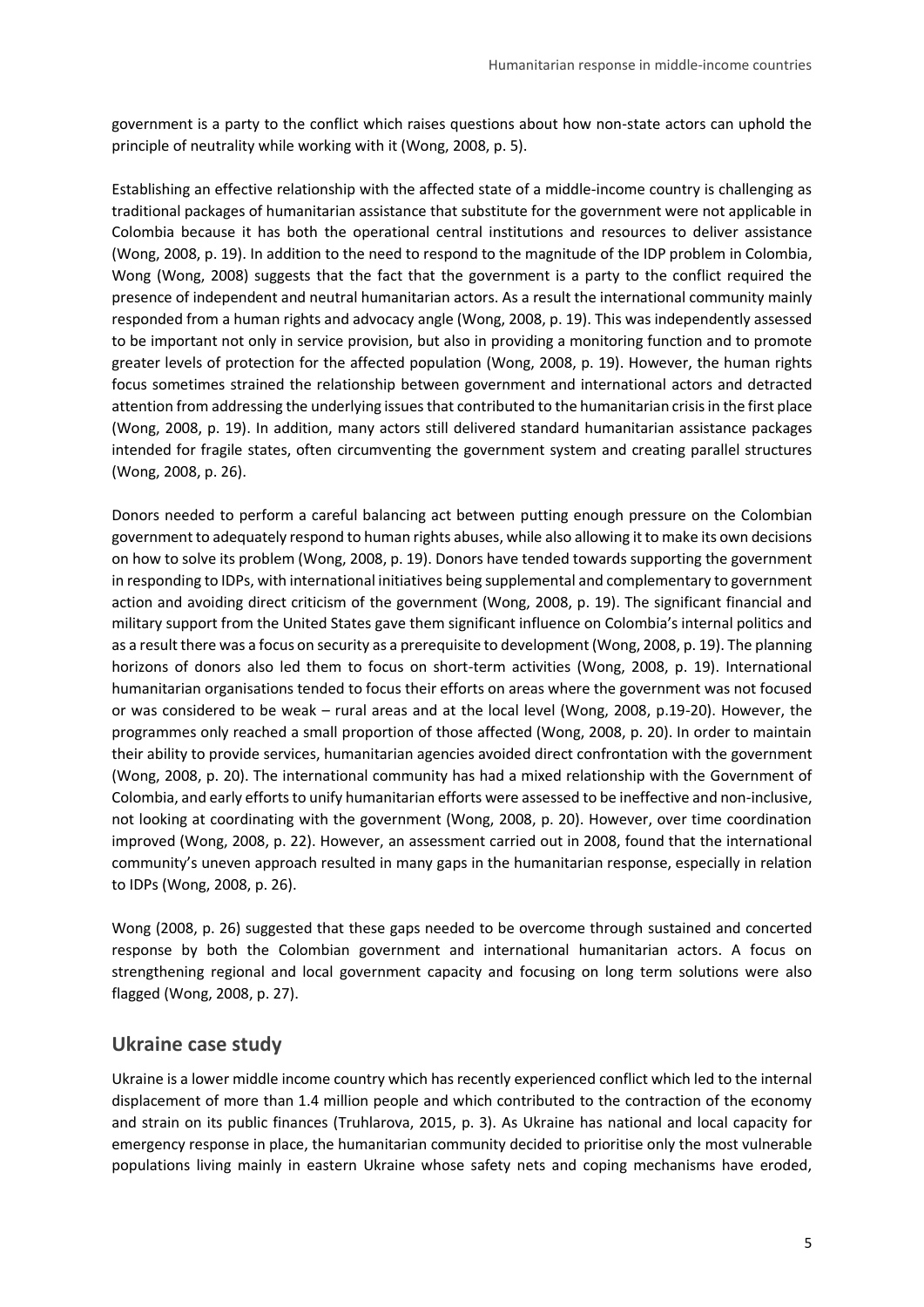complementing local response in areas where capacities may be insufficient (Ukraine Humanitarian Country Team, 2015, p. 7). Government capacity has been limited by bureaucratic challenges, economic crisis and the political and military turmoil of the conflict itself; while in areas outside government control, the capacity of the de facto authorities is weak (Ukraine Humanitarian Country Team, 2015, p. 7).

The response is being coordinated by seven technical sectors, with high-level support and engagement from the Government of Ukraine and positive relationships with key line ministries and their representatives and a potential network of partnership opportunities for international organisations in the multitude of civil society organisations and NGOs responding to the crisis (Ukraine Humanitarian Country Team, 2014, p. 7). The fact that Ukraine is a middle income country with sufficient resources to address some of the needs of affected people should be factored in when identifying strategic objectives (Ukraine Humanitarian Country Team, 2015, p. 38). Some activities planned include community based rehabilitation of critical sectoral infrastructure facilities (water, electricity), which the Ukraine Humanitarian Country Team (2014, p. 34-35) feels holds the promise of improving the lives of a significant number of people, as well as the engagement of the affected population and sustainable results over time.

### **Indonesia case study**

Analysis of Indonesia's experience with international humanitarian response in the wake of the Indian Ocean tsunami, was critical of how some international actors ignored local capacities and structures of authority (Harvey, 2009, p. 28). The Indonesian government has the capacity to play an effective coordinating and operational role, both at national and local level (Harvey, 2009, p. 34). However, because this capacity was neither consistent nor reliable, Harvey (2009, p. 34) suggests that in middle income countries, agencies should carefully assess government capacity in advance of crises and develop strategies to build government capacity to coordinate and respond; work in line with government priorities and approaches; and substitute or complement government capacity where there are gaps or weaknesses.

### **The Philippines case study**

The Philippines, a middle income country with strong national capacities and a well-developed disaster management system, was struck by Typhoon Haiyan in 2013 (Carden and Clements, 2015, p. 3). The government led-humanitarian clusters led and oversaw coordination of the response, with the support of international actors, and long-standing relationships meant that coordination was felt to be strong from the outset (Carden and Clements, 2015, p. 3). However, communication between the international humanitarian system and the national Philippines response framework was a challenge, particularly around strategic planning and how long humanitarian action should be pursued before giving way to recovery (Carden and Clements, 2015, p. 3). In addition, despite existing capacity, local and national humanitarian actors were undermined by the international response which had far greater access to funding and better logistics capacity, enabling them to work at significant scale (Street, 2015, p. 25-26; Walter et al, 2015, p. 7). In some cases, local and national humanitarian actors were also hard hit by Haiyan, losing staff, family members, assets and infrastructure (Street, 2015, p. 26). As a result, the response was largely internationally led, coordinated and implemented and in many cases, international NGOs de-prioritised partnerships with local humanitarian organisations (Street, 2015, p. 26).

In a middle-income context such as the Philippines, humanitarian response needs to engage actively with local government systems in order to ensure accountability is sustained throughout, and after the response has closed down activities (Walter et al, 2015, p. 37).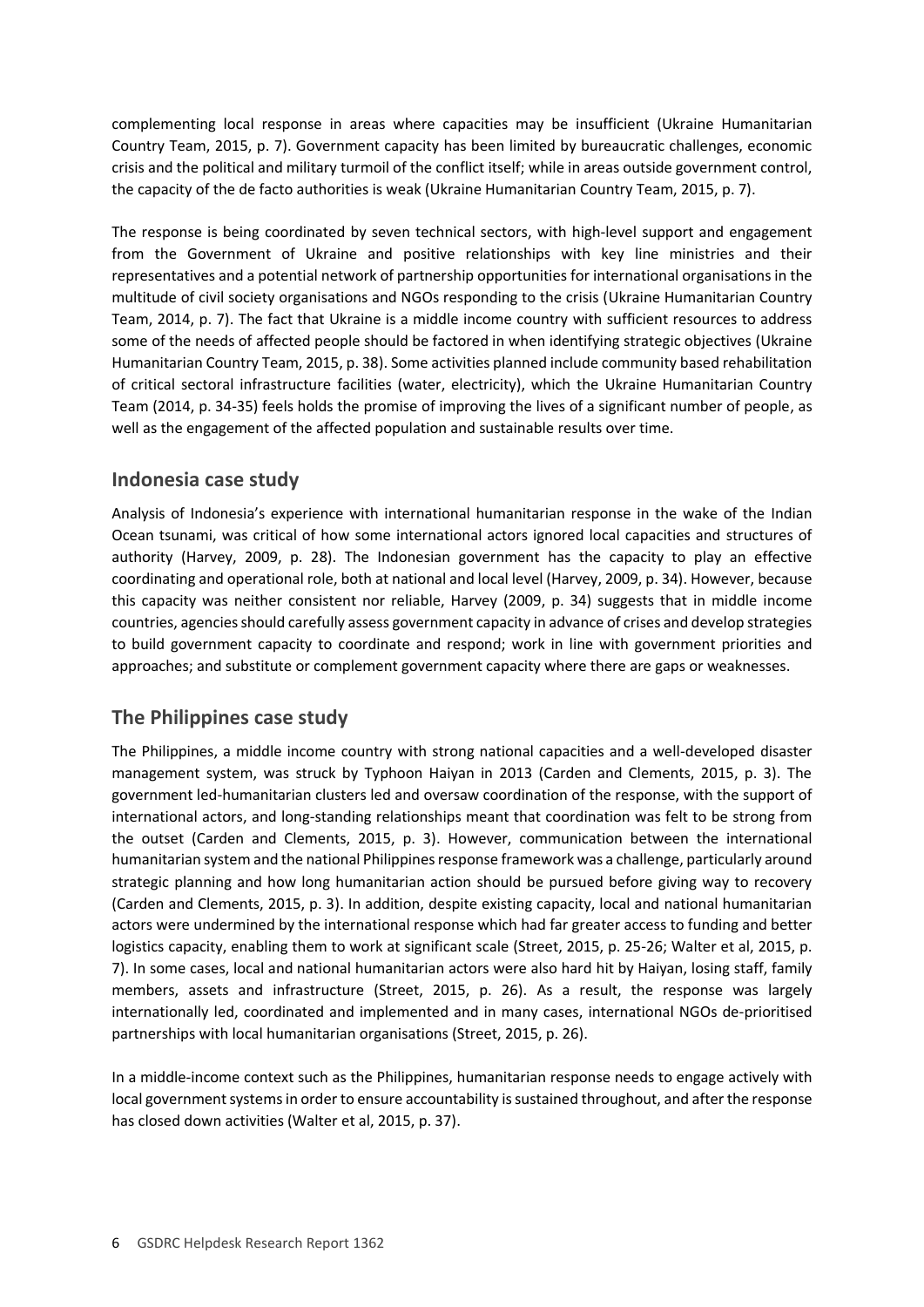It was felt that greater investments are needed to support Filipino civil society and national and local government systems to build their capacity and increase preparedness for future emergencies (Street, 2015, p. 26). Street (2015, p. 26) also recommends that donors need to ensure that timely funds are available directly to national organisations, both government and non-government, to enable them to respond at greater scale. An evaluation by Walter et al (2015, p. 29) also found that it was inappropriate to send personnel used to working in failed states to middle-income disaster contexts such as the Philippines, as sometimes these international surge personnel did not seek to understand local systems or capacity and instead simply bypassed them (Walter et al, 2015, p. 29). The evaluation also pointed out that resilient recovery, especially in a middle-income context, requires time, local knowledge and relationships (Walter et al, 2015, p. 40).

# <span id="page-6-0"></span>**3. Cost and financing of humanitarian response in middle income countries**

# **Responding to humanitarian crisis in middle income countries has a higher financial cost**

The cost of responding to humanitarian crises in middle income countries, such as Jordan and Lebanon, is higher than in low income countries (Poole, 2015, p. 14). This has contributed to a growing international humanitarian response funding gap between what is needed and what is given (Poole, 2015, p. 14). However, there is little evidence or analysis to explain or justify the rising cost of humanitarian response (Poole, 2015, p. 14).

UNHCR has provided a number of lessons from its previous experience in supporting Iraqi refugees in neighbouring middle income countries in the Middle East (Crisp et al, 2009, p. 9). Many of the cities they moved to were relatively prosperous and expensive when compared to other cities where UNHCR previously worked with urban refugee populations (Crisp et al, 2009, p. 9). The vast majority of Iraqi refugees has no access to the formal labour market, yet were obliged to rent accommodation and meet the cost of other essential items, such as food, clothing and transport in the capital cities of these middle income countries (Crisp et al, 2009, p. 35). This required UNHCR to assist the Iraqis more generously than is normally the case in urban contexts but the relatively sophisticated and reliable infrastructure in these counties enabled UNHCR to take initiatives (such as the distribution of cash assistance by means of ATM cards) that might not be viable elsewhere (Crisp et al, 2009, p. 9).

### **Humanitarian financing: inadequate for middle income countries**

Crises in middle income countries pose a special financing challenge (Scott, 2015, p. v). The governments of middle income countries are much more capable of dealing with shocks and disasters than low income countries but they often have limited access to funding (Solheim, 2015). In the case of Jordan, Lebanon and Turkey this has resulted in them diverting considerable domestic resources to financially support Syrian refugees (Solheim, 2015). Scott ( 2015, p. 15) argues that middle income countries should not be expected to shoulder the burden of dealing with these crises on their own, and simply providing them with loans in the existing financing structure available to middle income countries, which they then use to deal with the crisis, is not enough.

As the current middle income country toolbox is 'rather ill-suited to crisis response' most crisis funding comes from humanitarian budgets (Scott, 2015, p. v). Investment in middle income countries is rarely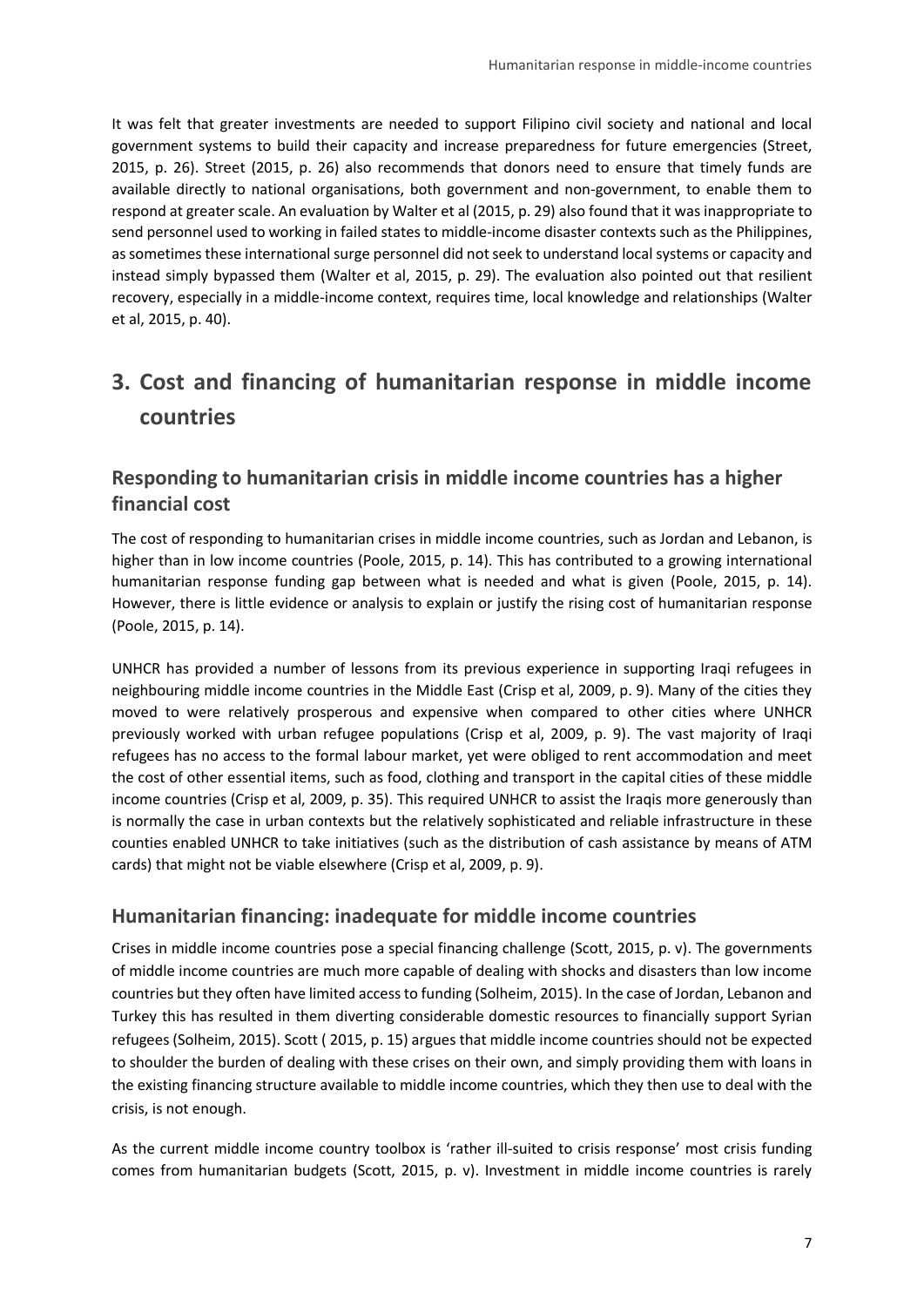concerned with crisis response or recovery, which means that OECD DAC development co-operation tools and programmes in middle income countries are not designed to support or respond to humanitarian disasters (Scott, 2015, p. 12). Working outside the affected state's processes and systems, as humanitarian organisations often do, makes it harder to attract development funding to support humanitarian response (Scott, 2015, p. 14). This is because development funding is set up to finance with, and through, government systems and structures, and not to provide funds to UN agencies, the Red Cross movement, and NGOs who tend to work on the humanitarian response (Scott, 2015, p. 14).

As middle income countries, the countries affected by the Syria crisis are not eligible for the World Bank's fund for low income countries, the International Development Association (IDA) (Scott, 2015, p. 13). They can get non-concessional loans and other support through its International Bank for Reconstruction and Development (IBRD), and in some special cases may receive trust funded grants administered by the World Bank (Poole, 2015, p. 13). In addition, the World Bank may set up specific trust funds to mobilise funding and channel support to countries in crisis;<sup>3</sup> but anecdotal evidence suggests that in middle income countries these trust funds often do not attract sufficient funds, as they rely on the same OECD DAC members who are sometimes constrained to their priority countries and themes (Scott, 2015, p. 13). In addition, loans provided by the IBRD come with higher interest rates (High-Level Panel on Humanitarian Financing, 2015, p. 8).

### *Possible solutions to the problems with humanitarian financing for middle income countries*

The High-Level Panel on Humanitarian Financing (2015, p. 7) suggests making financing for refugees in middle income countries eligible for grants and concessional loans. A practical way to do this may be by reclassifying the eligibility criteria of the World Bank's International Development Association (IDA), which sets international standards for other financial institutions, to follow the people in need and not the income levels per capita of the countries(High-Level Panel on Humanitarian Financing, 2015, p. 7). This would allow refugee-hosting countries to benefit from IDA (High-Level Panel on Humanitarian Financing, 2015 p. 8). The High-Level Panel on Humanitarian Financing (p. 8) also recommends tripling IDA's crisis response window to meet sharply increased need.

Scott (2015, p. v), who carried out a review of humanitarian financing for the OECD, also suggests that the solution to the problem of accessing humanitarian financing for middle income countries requires a paradigm shift in how to approach crises in middle income countries. This shift would involve: i) encouraging the use of development finance by focusing on building resilience in all parts of society, rather than pure crisis response; ii) closer alignment with country priorities and using country systems, rather than assuming that the response should be conducted solely by humanitarian operational agencies; and iii) helping development actors see crises as unique opportunities to shore up economic and social progress, allowing the full range of development instruments to come into play (Scott, 2015, p. v).

Possible examples of how this could work in practice include: the use of concessional loans for improving infrastructure that deal with refugee inflows but also with future population growth; debt swaps to allow governments to reallocate planned debt repayments to social protection systems; a focus on building the capacity and systems of local authorities that are dealing directly with the crisis; stimulating private sector

-

 $3$  E.g. the Lebanon Syrian Crisis Trust Fund (LSCTF): three projects have been approved as of April 2015 (Emergency Municipal Services, Emergency Education System Stabilization, and Emergency Primary Healthcare Restoration). The LSCTF has received about USD 74 million in contributions, from Norway, Finland, France, the Netherlands, Sweden, Switzerland, the United Kingdom and the Bank's State and Peace Building Fund (Scott, 2015, p. 14).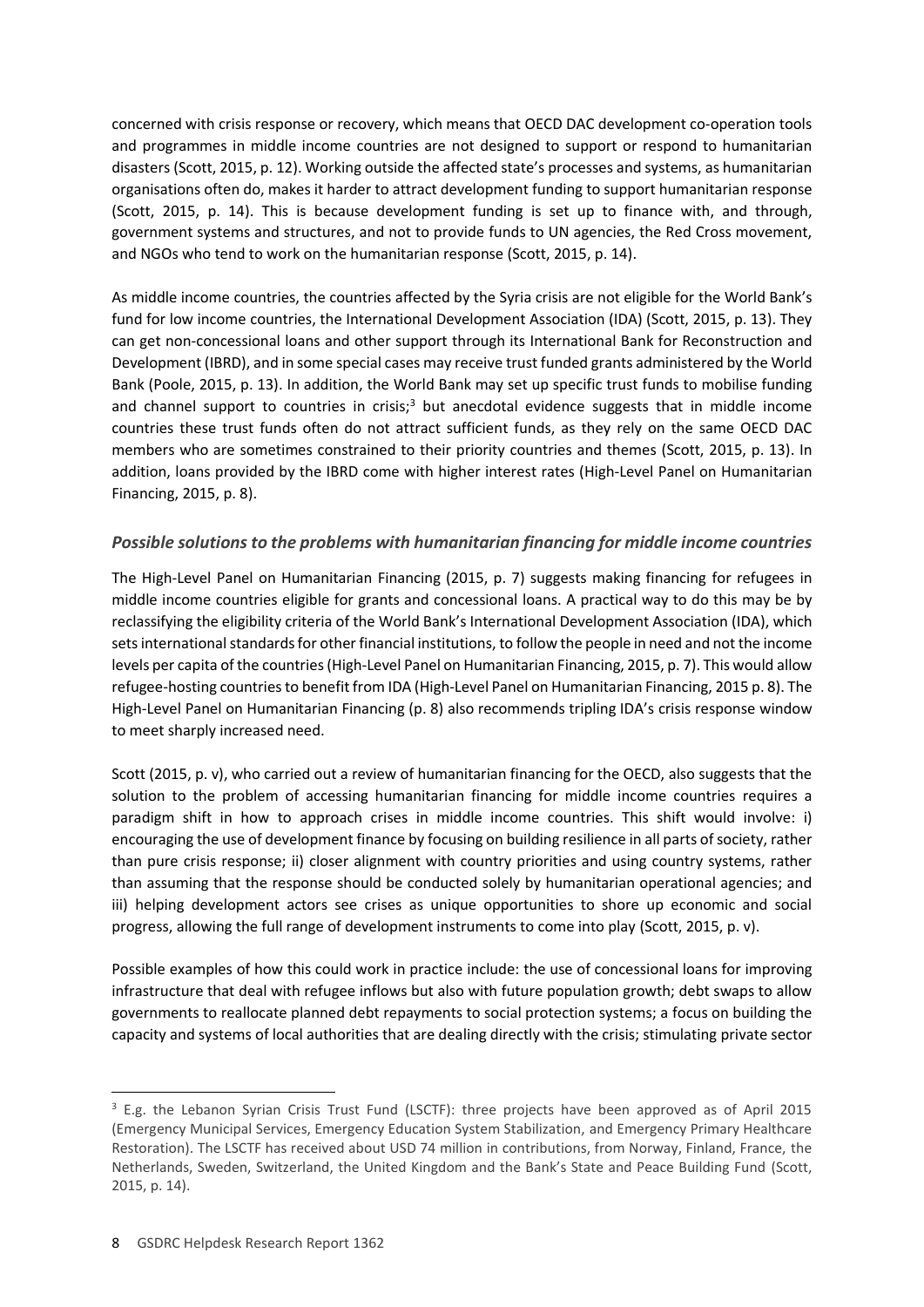investments that will promote growth and trade but also support the livelihoods of vulnerable groups (Scott, 2015, p. v-vi, 15).

Based on over 15 years of experience in the humanitarian and development sectors, Matheou (2014) suggested that to deal with long-term humanitarian crises in middle-income countries, humanitarian aid should strengthen local systems and evolving opportunities of domestic funding. While negotiating costsharing can be awkward and slow, it is an essential component of sustainability strategies(Matheou, 2014). Domestic financing will come from effective taxation and redistribution, but also cultures and mechanisms of private and corporate giving and supporting the income-generation schemes of local community networks, civil society organidations and National Red Cross and Red Crescent Societies (Matheou, 2014).

The High-Level Panel on Humanitarian Financing (2015, p. 14) points out that demand for technical assistance to develop risk financing strategies and tailored financing products is growing rapidly among middle income countries. Various direct and indirect insurance tools are available in order to be prepared financially for natural disasters, ranging from sovereign risk financing (helping governments develop financial resilience), to agricultural insurance (helping to protect the livelihoods of farmers and pastoralists) and social protection (building safety net programmes that are adaptable to disaster scenarios) (High-Level Panel on Humanitarian Financing, 2015, p. 14).

# <span id="page-8-0"></span>**4. Humanitarian response programming in middle income countries**

# **Humanitarian response should work together with development efforts: responding to the needs of the host communities and supporting existing services**

The Syrian refugee crisis in the Middle East has prompted a rethink over the viability and appropriateness of using current humanitarian mechanisms and instruments in middle-income settings (Bayat-Renoux in Poole, 2015, p. 10). As middle income countries, Jordan, Lebanon, Turkey, and Egypt have significant government capacities and growing civil societies, but the crisis is severely straining the coping abilities of millions of vulnerable people in impacted communities in these countries (3RP, 2014, p. 12). Humanitarian response in middle income countries often intersects with the needs of the urban poor (3RP, 2014, p. 4). Lebanon has the highest per capita ratio of refugees in the world and the speed and scale at which it has been affected by the crisis in Syria has meant that basic public services and infrastructure have been unable to cope (GHA, 2015, p. 125). Hosting Syrian refugees depressed the Lebanese government's revenue collection by USD 1.5 billion between 2012 and 2014, while simultaneously increasing government expenditure by USD 1.1 billion due to the surge in demand for public services (GHA, 2015, p. 102).

After assessing the impact of the conflict on Lebanon and elsewhere, it was recognised that the response needed to focus more on a holistic picture of the macro-impact on host countries nationally, in which every sector of society and/or the economy was affected, which would include development investments as well as humanitarian assistance (GHA, 2015, p. 125). The Regional Refugee and Resilience Plan (3RP) for the Syria regional crisis is an attempt to 'find alternatives to a humanitarian approach and to move towards more appropriate and sustainable financial solutions for what is expected to be a protracted displacement crisis for Syrian refugees' (Poole, 2016, p. 25). The Plan includes actions to 'address the protection and humanitarian needs of refugees, while also building the resilience of vulnerable people and communities in the refugee hosting countries' (Scott, 2015, p. 14). Broadening the scope of programming, recognising the centrality of national ownership and highlighting the need to strengthen national delivery systems are suggested to be steps in the right direction by Scott (2015, p. 14). The Plan requires longer-term and scaled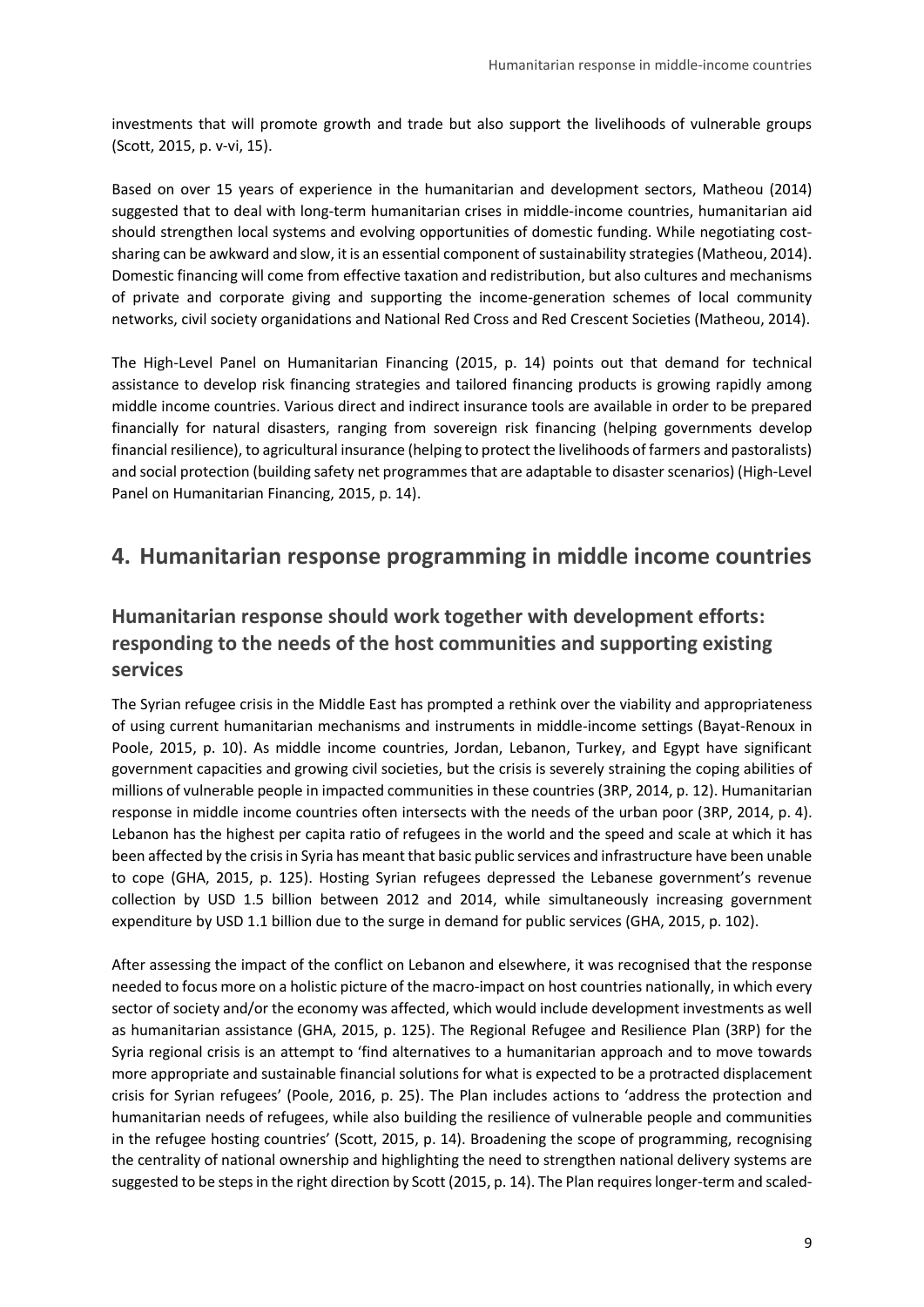up assistance by development actors, bilateral partners, international financial institutions and the private sector, not just humanitarian organisations, to address the massive structural impact of the crisis (Poole, 2015, p. 25; GHA, 2015, p. 102).

However, financial support has not been very forthcoming and there are concerns that the development community may not currently have the right tools or approaches to support this type of model (Poole, 2015, p. 25). For example, the World Bank can only offer loans or manage trust funds in middle-income countries (Poole, 2015, p. 25). In addition, 3RP 'remains an appeal for funding to operating agencies, not to and through affected states' which is problematic in the context of recommendations that humanitarian responses in middle income countries should be working with national country systems (Scott, 2015, p. 14).

The Lebanese government has been working with UNDP to build an information management system which would support this joint approach to crisis response, allowing the government to work alongside international actors to plan and coordinate the response to the refugee crisis as part of wider work to maintain basic public services across the country (GHA, 2015, p. 125).

The international response in the Ukraine aims to meet the immediate humanitarian needs, while also facilitating a smooth transition to post-conflict recovery, restoring coping mechanisms and cultivating resilience (Ukraine Humanitarian Country Team, 2014, p. 7). As a middle-income developing country, longer-term recovery, reconstruction and development programming is considered essential by the Ukraine Humanitarian Country Team (2015, p. 12). The third aim of the Strategic Response Plan aims to bridge humanitarian and development activities within the overall strategy and at a sectoral level (Ukraine Humanitarian Country Team, 2014, p. 11).

#### *Support for host community services*

A lesson from UNHCR's experience with the Iraqi refugee response is that providing support to public services can help to win host state and society acceptance for refugee populations(Crisp et al, 2009, p. 46). Future efforts were recommended to be based in strengthened understanding and commitment to community development (Crisp et al, 2009, p. 29). This community development needs to be closely integrated with the organisation's protection and programme activities (Crisp et al, 2009, p. 29).

Van der Wal (2015) also suggests that in order to respond to the high non-communicable disease<sup>4</sup> health needs of the Syrian refugee population, humanitarian actors need to look into supporting national health systems and collaborating with, or being coordinated by national governments. Doocy et al (2015, p. 9) argue that investing in access to non-communicable disease services will both benefit refugees and reduce the long-term burden and costs of non-communicable disease care for the Jordanian health system.

However, the evaluation for UNHCR warned that working through state structures can make it harder to monitor the delivery of services and to assess their impact on beneficiaries than when support is provided through NGOs (Crisp et al, 2009, p. 46).

### *Expectations of service delivery may be higher in middle income countries*

It should be noted that in middle income countries there is often the expectation for more quality than just the basic needs humanitarian aid is designed to provide (Whittall, 2014, p. 4). Based in MSF's experience

-

<sup>4</sup> Such as hypertension, arthritis, diabetes, chronic respiratory diseases for example. Non-communicable diseases tend to be higher in refugee populations from middle income countries as a result of lifestyles in these countries (van der Wal, 2015). Treatment of these high rates has been a struggle for their middle-income country hosts (van der Wal, 2015). Management of non-communicable diseases is also costly to donor agencies, depleting the limited resources available for refugee health care (Doocy et al, 2015, p. 7).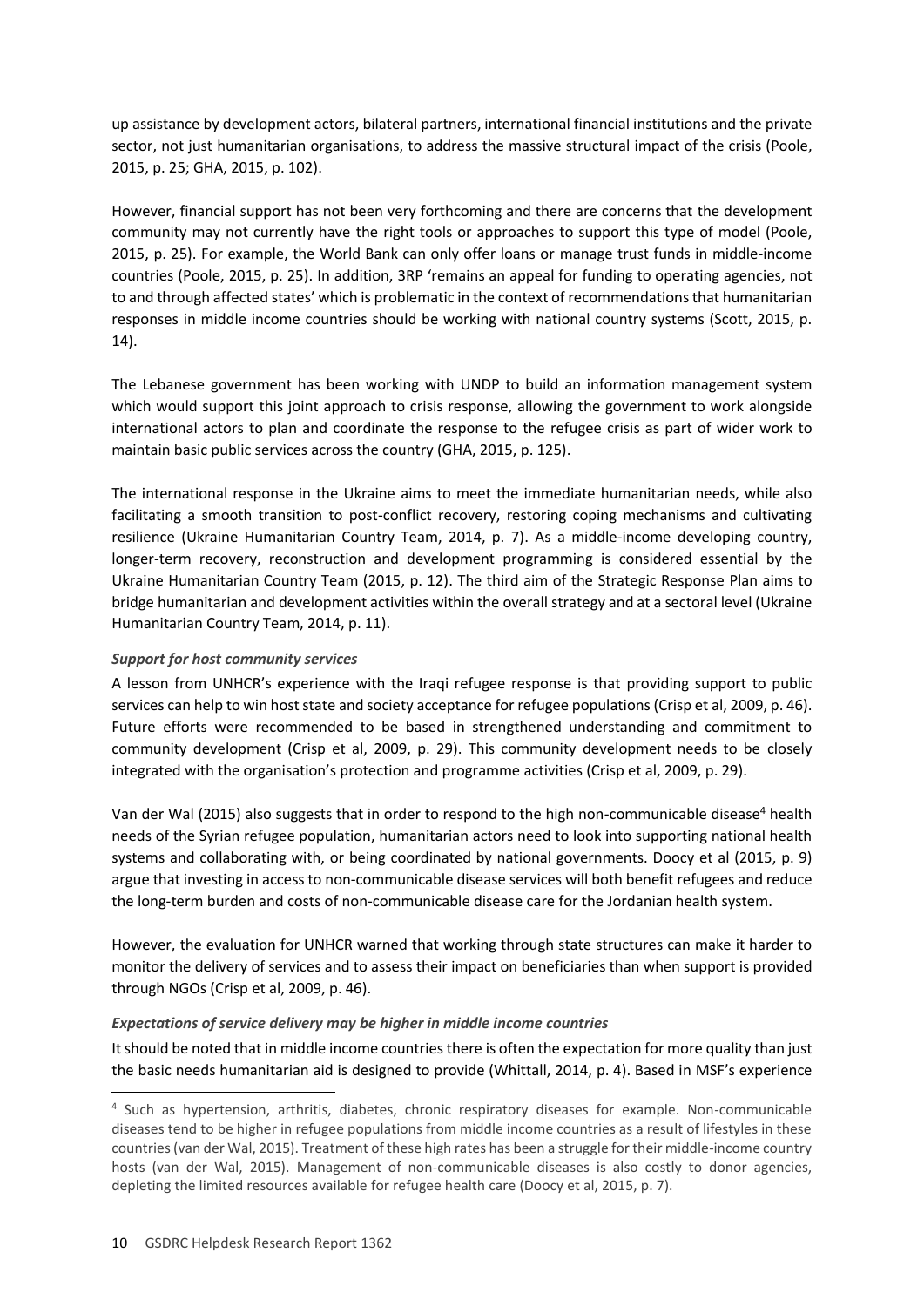in Syria, Whittall (2014, p. 4) suggests that this can undermine the ability of humanitarians to demonstrate their added value, especially if the basic services are still functioning.

### **Cash-based assistance may be more appropriate than in-kind assistance**

Chatty (2015) argues that assistance in kind is not appropriate for populations from middle-income countries, who would benefit more from cash transfers. Cash, when provided without restrictions, offers increased choice for affected populations to meet their cross-sectoral needs according to their priorities (Smith, 2015, p. 8). Cash transfers could also reduce lost funds due to excessive overhead charges and local corruption (Chatty, 2015). In Colombia, a review of humanitarian response in the country suggested that cash-based assistance was possibly a more appropriate response than standard emergency kits (Wong, 2008, p. 26).

Credit schemes have also been used in middle income countries. In 2014, the World Food Programme provided most of its food assistance to Syrian refugees through food vouchers in the form of a pre-paid electronic card rather than a fixed basket of food rations (GHA, 2015, p. 91). These electronic cards are akin to pre-paid credit cards and loaded with a specified amount of credit (GHA, 2015, p. 91). While vouchers do offer less choice than cash and risks reducing competition and increasing prices, the vouchers do offer people more choice than in-kind assistance and can stimulate local economies(GHA, 2015, p. 91). In Jordan, the credit scheme has boosted investment in physical infrastructure, employment and government tax receipts, with the overall economic value estimated at 0.7 per cent of Jordan's gross domestic product (GDP) in 2014 (GHA, 2015, p. 91).

#### *Ukraine case study*

As Ukraine is a highly monetised economy, cash-based interventions were found to be the best way to respond to the humanitarian crisis (Truhlarova, 2015, p. 3). In the first year of the conflict cash-based interventions were implemented in areas away from the "contact line", where markets were not affected at all and a wide choice of systems was available for delivery (Truhlarova, 2015, p. 3). In the second year of the crisis, it became apparent that it was possible to use cash along the contact line as well, although market access is somewhat limited (Truhlarova, 2015, p. 3). However, no realistic delivery option existed in the zone outside the control of government forces (Truhlarova, 2015, p. 3).

While sectorial cash-based interventions (e.g. food) were coordinated mostly under their respective clusters, multi-purpose cash posed a challenge to the humanitarian coordination system from the very beginning, including the coordination/harmonisation of multi-purpose cash and sectorial cash interventions, with their multiple aspects such as value of transfer, avoiding duplication, and using an efficient delivery platform, at a time when guidance was not available (Truhlarova, 2015, p. 3). Since 2014 delivery of these services has improved, although issues remain with the capacity of various organisations to implement cash-base interventions (Truhlarova, 2015, p. 3).

In April 2015, a technical Cash Working Group (CWG) was set up which supported the different clusters using cash based interventions (Truhlarova, 2015, p. 4). Prior to this, an ad hoc group existed, under the leadership of international NGOs with substantial experience in cash-based interventions (Truhlarova, 2015, p. 4). These international NGOs took on co-leadership responsibilities with the new OCHA coordinator, which freed them up to focus more on strategic and bigger picture issues, such as collaboration with the clusters (Truhlarova, 2015, p. 5). Having OCHA lead the Cash Working Group ensured a very close link with the Inter-Cluster Group and with clusters which supported the emergency response, although there was space for even more collaboration with these structures (Truhlarova, 2015, p. 5). However, the uncertainty over funding and continued deployment of the coordinator is an issue for future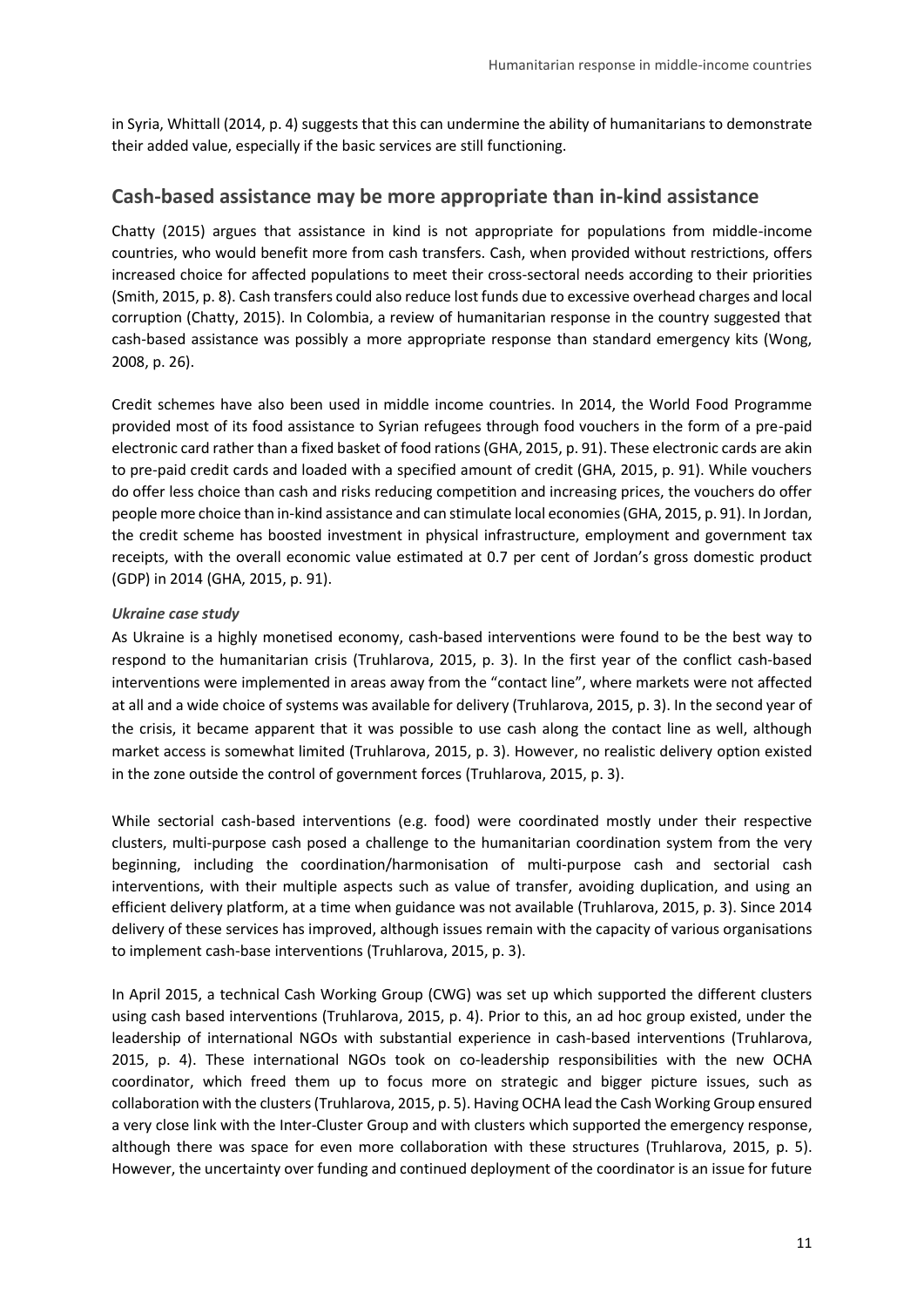durability (Truhlarova, 2015, p. 5). In addition, the group would have benefited from government participation and more regular participation of the local NGOs who deliver many of the cash transfer programmes (Truhlarova, 2015, p. 5).

The experience in Ukraine shows that it is best to consider possible scenarios for cash coordination depending on the type of crisis, rather than sticking to a single model (Truhlarova, 2015, p. 4). The internal conflict coupled with the existence of an administration functioning reasonably well in the given conditions created a unique context (Truhlarova, 2015, p. 4). In Ukraine internally displaced persons are citizens with full rights entitled to assistance under regular social protection programmes, although there are important delays from the side of the government institutions delivering such assistance, coupled with inaccurate targeting (Truhlarova, 2015, p. 4).

In addition, experience showed that the coordination structure should be adapted to the phase of the emergency and to the objective of the cash-based intervention (Truhlarova, 2015, p. 4). Further good practice has been to set up a dedicated task force in the CWG to consider linkages of emergency cash response to early recovery and social protection (Truhlarova, 2015, p. 4).

Deciding on the amount needed to meet the needs of beneficiary households was challenging, especially as there are important seasonal variations between summer and winter expenses (Truhlarova, 2015, p. 5). There was also some initial misunderstanding, particularly among some donors, about the different modalities of cash, and a push to harmonise all cash transfer values as the same, when there were in fact different modalities at play, including sectorial cash for specific objectives, as well as multi-purpose cash (Truhlarova, 2015, p. 5). A positive result was the acknowledgement that individual agencies should have a certain flexibility in determining the transfer value, depending on targeting and programme objectives (Truhlarova, 2015, p. 5). It is important to make sure that the targeting reaches all vulnerable groups (Truhlarova, 2015, p. 6).

A timely mapping of the different cash-based interventions could have helped effectively avoid overlaps, especially as access to the government-owned IDP registration database has been problematic (Truhlarova, 2015, p. 6). A common post-distribution monitoring core questionnaire is used by all humanitarian cash actors in Ukraine (Truhlarova, 2015, p. 6).

#### *Philippines case study*

Cash transfers made up 40 per cent of the entire relief response in the Philippines and totalled approximately USD 845 million (Smith, 2015, p. 8). At least 45 international humanitarian agencies implemented cash transfers, while other actors, including government agencies, private companies, civil society organisations and individuals, including the Filipino diaspora, also distributed cash to affected communities (Smith, 2015, p. 8). The different inter-agency coordination mechanisms for cash transfer programming included a dedicated OCHA cash coordinator, the cash working group and cash coordination within and between the clusters (Smith, 2015, p. 8). The full potential of these coordination mechanisms was limited by lack of resources, preparedness, attitudes, exclusion of 'non-traditional actors', and lack of clarity on the structure and functions of these mechanisms (Smith, 2015, p. 10). There are barriers for agencies to overcome before they can move towards more flexible cash grants that bridge sector divides, including internal structures and mind-sets (Smith, 2015, p. 10).

The World Food Programme (WFP), UNICEF and the Department for Social Welfare and Development implemented a programme which linked emergency cash transfers with the national social protection programme (Smith, 2015, p. 10). This was the first time such an approach had been used in a rapid onset emergency (Smith, 2015, p. 10). The programme's existing targeting system (i.e. existing social protection programme beneficiaries) enabled WFP to identify a large number of disaster-affected households very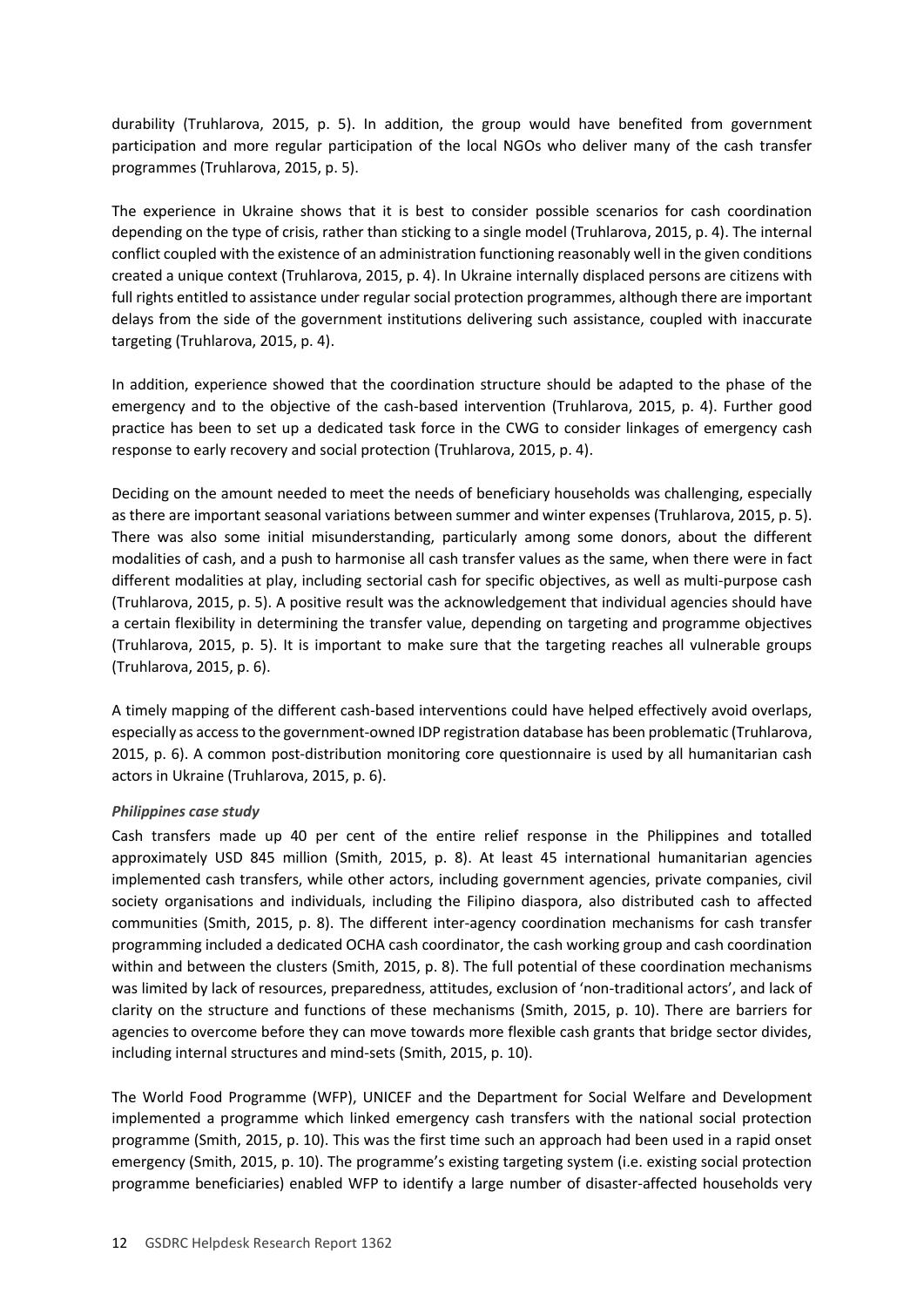rapidly (Smith, 2015, p. 10). Using the existing distribution system prevented the need to set up a parallel delivery system in the affected areas which would have been time consuming and costly (Smith, 2015, p. 10). However, as the social protection programme was not designed to meet humanitarian objectives it excluded the new 'transient poor' created by the disaster (Smith, 2015, p. 10). Nevertheless, evidence gathered by a review of the programme suggests that 'the 'piggy backing' of emergency aid onto the national social protection programme has the potential to provide financial assistance to a large cohort of the disaster-affected efficiently and effectively' (Smith, 2015, p. 11).

Some aid agencies also coordinated with some private sector actors – financial service providers, for the delivery of cash transfers to affected populations, with the support of the cash coordinator and the cash working group (CWG) (Smith, 2015, p. 13). Through raising awareness of available services and of the humanitarian communities' requirements, this contributed to improved coordination of cash delivery (Smith, 2015, p. 13). Building formal linkages between the government and the private sector for coordination of humanitarian interventions, and coordination between OCHA or the CWG and business membership bodies such as the Chamber of Commerce, to inform response analysis, were lessons identified to support future cash transfer programming (Smith, 2015, p. 13).

# **The private sector could be supported to be more involved in humanitarian response**

The private sector has been involved in responding to crises in middle income countries. In Ukraine for instance, there are a number of strong, private Ukrainian foundations active in the east who are providing humanitarian support in both government and armed group-controlled areas (Ukraine Humanitarian Country Team, 2015, p. 7).

The private sector response to Typhoon Haiyan was more sophisticated than for any previous natural disaster (Brown, 2015, p. 34). It responded at scale, with a wide array of resources and expertise, mainly in close collaboration with the government and traditional humanitarian actors (Brown, 2015, p. 34). Brown (2015, p. 34) suggests its involvement made the humanitarian response quicker, bigger and more effective. The success factors for the private sectors involvement were assessed to be that it was locally led by Filipino companies, together with the Philippines arms of international businesses, who understood the context and had established relationships with local government and civil society (Brown, 2015, p. 34-35). In addition, the local private sector has plenty of practice in responding and collaborating with NGOs, as natural disasters are frequent (Brown, 2015, p. 35). The private sector response was also generally wellcoordinated with the government and other humanitarian actors (Brown, 2015, p. 35). Coordination mechanisms included bilateral relationships between companies and government ministries at national, provincial and local levels; private sector platforms; and the humanitarian cluster system (Typhoon Haiyan was the first disaster where OCHA and the UN Global Compact deployed private sector focal points to help inform and coordinate the private sector response) (Brown, 2015, p. 35). However, a different evaluation found little coordination with private sector or non-traditional actors occurred (Walter et al, 2015, p. 29).

A case study from Jordan suggests that in middle income contexts scarce public resources could be used to catalyse the much larger levels of private capital to finance sustainable investments, which could then reduce humanitarian pressures and promote resilience (Bayat-Renoux in Poole, 2015, p. 10). This could be done by 'removing key structural barriers to private investment, improving the policy environment and reducing investment risk' (Bayat-Renoux in Poole, 2015, p. 10). The case study uses the example of the Jordan Resilience Plan measures to accelerate energy efficiency and renewable energy measures which will benefit both Syrian refugees and host communities in the form of 'lower electricity bills, promoting private investment and job creation in clean energy, reducing fiscal expenditures and putting Jordan on a green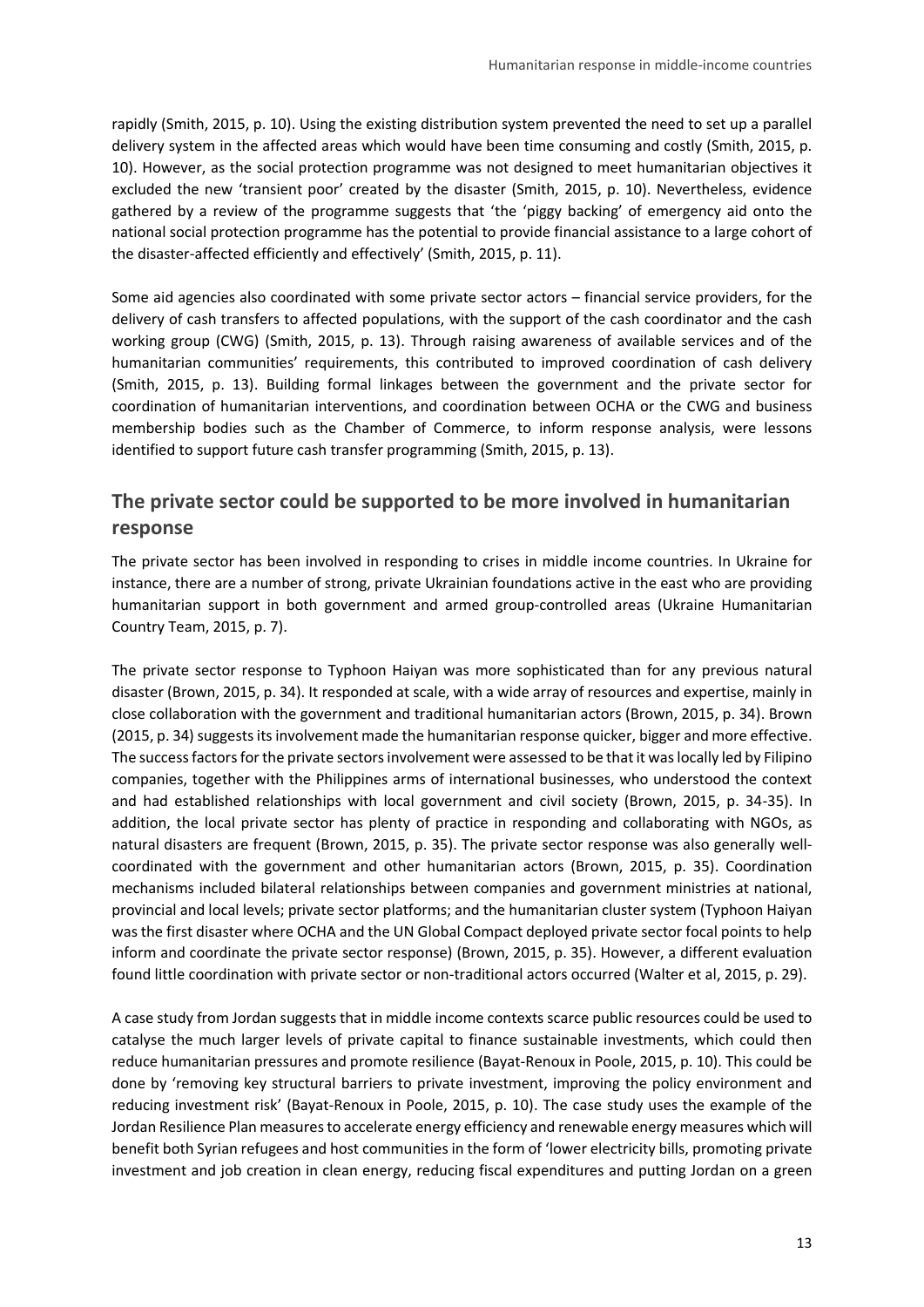development trajectory' (Bayat-Renoux in Poole, 2015, p. 10). In this case, limited public resources are used to leverage the private sector through donations (Swedish furniture retailer Ikea will contribute towards the energy-efficient bulbs needed) and through investment (in bulbs and safe disposal) Bayat-Renoux in Poole, 2015, p. 10). Humanitarian actors need to partner with other actors to ensure that the programme choices made by humanitarian finance join together with national resilience plans Bayat-Renoux in Poole, 2015, p. 10).

### **Avoid camp based solutions**

UNHCR has encouraged the Government of Ukraine to avoid camps and take steps to avoid a protracted situation in its collective centres, based on lessons learnt from other IDP situations in Europe (UNHCR, 2014, p. 5).

# **Proactively reach out to urban refugees**

In middle income countries many refugees settle in urban areas. UNHCR learned that it had to reach out proactively to refugees in urban areas to ensure that the needs of refugees are identified, understood and met in its experience responding to the Iraqi refugee crisis (Crisp et al, 2009, p. 28). Mobile registration was found to be very useful in these urban settings (Crisp et al, 2009, p. 23).

# **Planning and assessment should be flexible and quick**

In an evaluation of its recent humanitarian work, World Vision found that in middle income countries such as the Philippines, 'the rapid pace of self-recovery means that assessment and planning for activities needs to be light, flexible and quick – or it will risk becoming obsolete' (World Vision UK, 2014, p. 50).

# <span id="page-13-0"></span>**5. References**

- 3RP. (2014).Regional Strategic Overview: Regional Refugee & Resilience Plan 2015-2016 In Response to the Syria Crisis. UNDP & UNHCR. Retrieved from[: http://www.3rpsyriacrisis.org/wp](http://www.3rpsyriacrisis.org/wp-content/uploads/2015/01/3RP-Report-Overview.pdf)[content/uploads/2015/01/3RP-Report-Overview.pdf](http://www.3rpsyriacrisis.org/wp-content/uploads/2015/01/3RP-Report-Overview.pdf)
- Brown, S. (2015). The private sector: stepping up. Coordinating the response to Typhoon Haiyan. *Humanitarian Exchange*, 63, 3-4. Retrieved from[: http://odihpn.org/wp](http://odihpn.org/wp-content/uploads/2015/01/HE_63_new_web2_.pdf)[content/uploads/2015/01/HE\\_63\\_new\\_web2\\_.pdf](http://odihpn.org/wp-content/uploads/2015/01/HE_63_new_web2_.pdf)
- Carden, D., & Clements, A.J. (2015). Coordinating the response to Typhoon Haiyan. *Humanitarian Exchange*, 63, 34-36. Retrieved from[: http://odihpn.org/wp](http://odihpn.org/wp-content/uploads/2015/01/HE_63_new_web2_.pdf)[content/uploads/2015/01/HE\\_63\\_new\\_web2\\_.pdf](http://odihpn.org/wp-content/uploads/2015/01/HE_63_new_web2_.pdf)
- Chatty, D. (2015). The aid crisis for Syrian refugees. *Open Democracy - 50.50*, 25.11.16. Retrieved from: <https://www.opendemocracy.net/5050/dawn-chatty/aid-crisis-for-syrian-refugees>
- Crisp, J., Janz, J., Riera, J., & Samy, S. (2009). *Surviving in the city: A review of UNHCR's operation for Iraqi refugees in urban areas of Jordan, Lebanon and Syria*. UNHCR. Retrieved from[: http://bit.ly/1TASrs4](http://bit.ly/1TASrs4)
- Doocy, S., Lyles, E., Roberton, T., Akhu-Zaheya, L., Oweis, A., & Burnham, G. (2015). Prevalence and careseeking for chronic diseases among Syrian refugees in Jordan. *BMC Public Health*, 15:1097, 1-10. <http://dx.doi.org/10.1186/s12889-015-2429-3>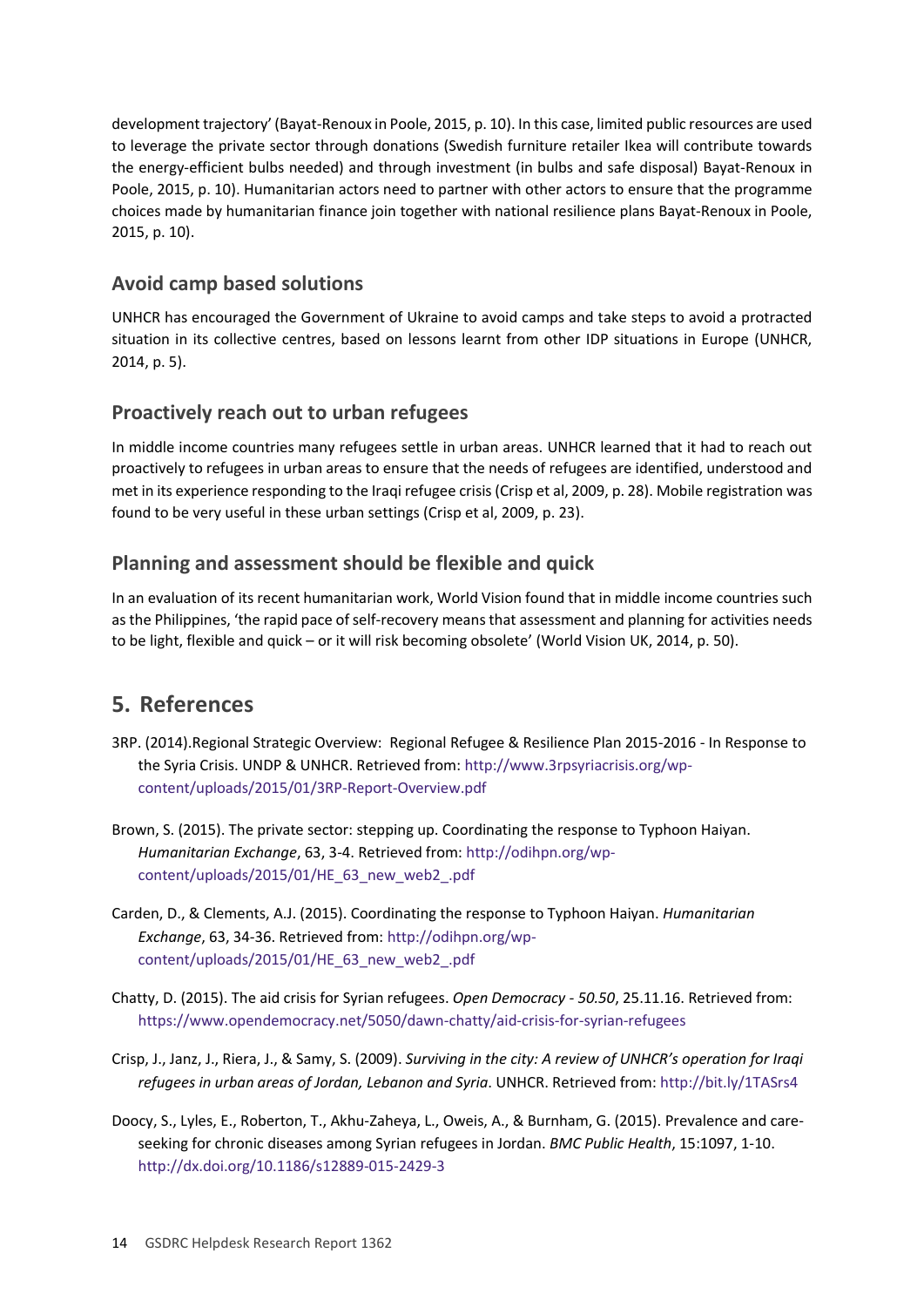- European Commission. (2015). *Towards the World Humanitarian Summit: A global partnership for principled and effective humanitarian action*. European Commission. Retrieved from[: http://eur](http://eur-lex.europa.eu/legal-content/EN/TXT/PDF/?uri=CELEX:52015DC0419&from=EN)[lex.europa.eu/legal-content/EN/TXT/PDF/?uri=CELEX:52015DC0419&from=EN](http://eur-lex.europa.eu/legal-content/EN/TXT/PDF/?uri=CELEX:52015DC0419&from=EN)
- Global Humanitarian Assistance (GHA). (2015). *Global Humanitarian Assistance Report 2015*. GHA. Retrieved from[: http://www.globalhumanitarianassistance.org/wp-content/uploads/2015/06/GHA-](http://www.globalhumanitarianassistance.org/wp-content/uploads/2015/06/GHA-Report-2015_-Interactive_Online.pdf)[Report-2015\\_-Interactive\\_Online.pdf](http://www.globalhumanitarianassistance.org/wp-content/uploads/2015/06/GHA-Report-2015_-Interactive_Online.pdf)
- Harvey, P. (2009). *Towards good humanitarian government: The role of the affected state in disaster response* (HPG Report 29). HPG/ODI. Retrieved from: [http://www.odi.org/sites/odi.org.uk/files/odi](http://www.odi.org/sites/odi.org.uk/files/odi-assets/publications-opinion-files/5076.pdf)[assets/publications-opinion-files/5076.pdf](http://www.odi.org/sites/odi.org.uk/files/odi-assets/publications-opinion-files/5076.pdf)
- High-Level Panel on Humanitarian Financing. (2015). *Too important to fail—addressing the humanitarian financing gap* (High-Level Panel on Humanitarian Financing Report to the Secretary-General). High-Level Panel on Humanitarian Financing. Retrieved from: [http://www.un.org/news/WEB-1521765-E-](http://www.un.org/news/WEB-1521765-E-OCHA-Report-on-Humanitarian-Financing.pdf)[OCHA-Report-on-Humanitarian-Financing.pdf](http://www.un.org/news/WEB-1521765-E-OCHA-Report-on-Humanitarian-Financing.pdf)
- Matheou, A. (2014). Humanitarian effectiveness in protracted crises. *devex*, 2.7.14. Retrieved from: <https://www.devex.com/news/humanitarian-effectiveness-in-protracted-crises-83782>
- Poole, L. (2015). *Future Humanitarian Financing: Looking Beyond the Crisis*. CAFOD, FAO, & World Vision. Retrieved from: [http://reliefweb.int/sites/reliefweb.int/files/resources/FHF\\_Main\\_Report%20%282%29.pdf](http://reliefweb.int/sites/reliefweb.int/files/resources/FHF_Main_Report%20%282%29.pdf)
- Ramalingam, B., & Mitchell, J. (2014). *Responding to changing needs? Challenges and opportunities for humanitarian action*. ALNAP. Retrieved from[: http://goo.gl/fzkp6H](http://goo.gl/fzkp6H)
- Scott, R. (2015). *Financing in Crisis? Making humanitarian finance fit for the future* (OECD Development Co-Operation Working Paper 22). OECD. Retrieved from[: http://www.oecd.org/dac/OECD-WP-](http://www.oecd.org/dac/OECD-WP-Humanitarian-Financing-Crisis%20.pdf)[Humanitarian-Financing-Crisis%20.pdf](http://www.oecd.org/dac/OECD-WP-Humanitarian-Financing-Crisis%20.pdf)
- Smith, G. (2015). *Cash Coordination in the Philippines: A Review of Lessons Learned During the Response to Super Typhoon Haiyan*. Cash Learning Partnership (CaLP) & UNHCR. Retrieved from: <http://www.cashlearning.org/downloads/cash-coordination-philippines-web-2.pdf>
- Solheim, E. (2015). Improving International Aid to Crises. *The World Post*, 17.6.15. Retrieved from: [http://www.huffingtonpost.com/erik-solheim/improving-international-a\\_b\\_7600784.html](http://www.huffingtonpost.com/erik-solheim/improving-international-a_b_7600784.html)
- Street, A. (2015). Humanitarian partnerships: reality lags behind the rhetoric. *Humanitarian Exchange*, 63, 25-26. Retrieved from: [http://odihpn.org/wp-content/uploads/2015/01/HE\\_63\\_new\\_web2\\_.pdf](http://odihpn.org/wp-content/uploads/2015/01/HE_63_new_web2_.pdf)
- Truhlarova, D.C. (2015). *Review of Cash Coordination in Ukraine*. UNHCR. Retrieved from: [http://www.cashlearning.org/downloads/erc-ukraine-coordination-of-cash-based-interventions](http://www.cashlearning.org/downloads/erc-ukraine-coordination-of-cash-based-interventions-web.pdf)[web.pdf](http://www.cashlearning.org/downloads/erc-ukraine-coordination-of-cash-based-interventions-web.pdf)
- Ukraine Humanitarian Country Team. (2015). *2015 Strategic Response Plan (Revised): Ukraine*. OCHA. Retrieved from:

[https://www.humanitarianresponse.info/en/system/files/documents/files/UKRAINE\\_HRP\\_2015%20F](https://www.humanitarianresponse.info/en/system/files/documents/files/UKRAINE_HRP_2015%20FINAL%20%281%29.pdf) [INAL%20%281%29.pdf](https://www.humanitarianresponse.info/en/system/files/documents/files/UKRAINE_HRP_2015%20FINAL%20%281%29.pdf)